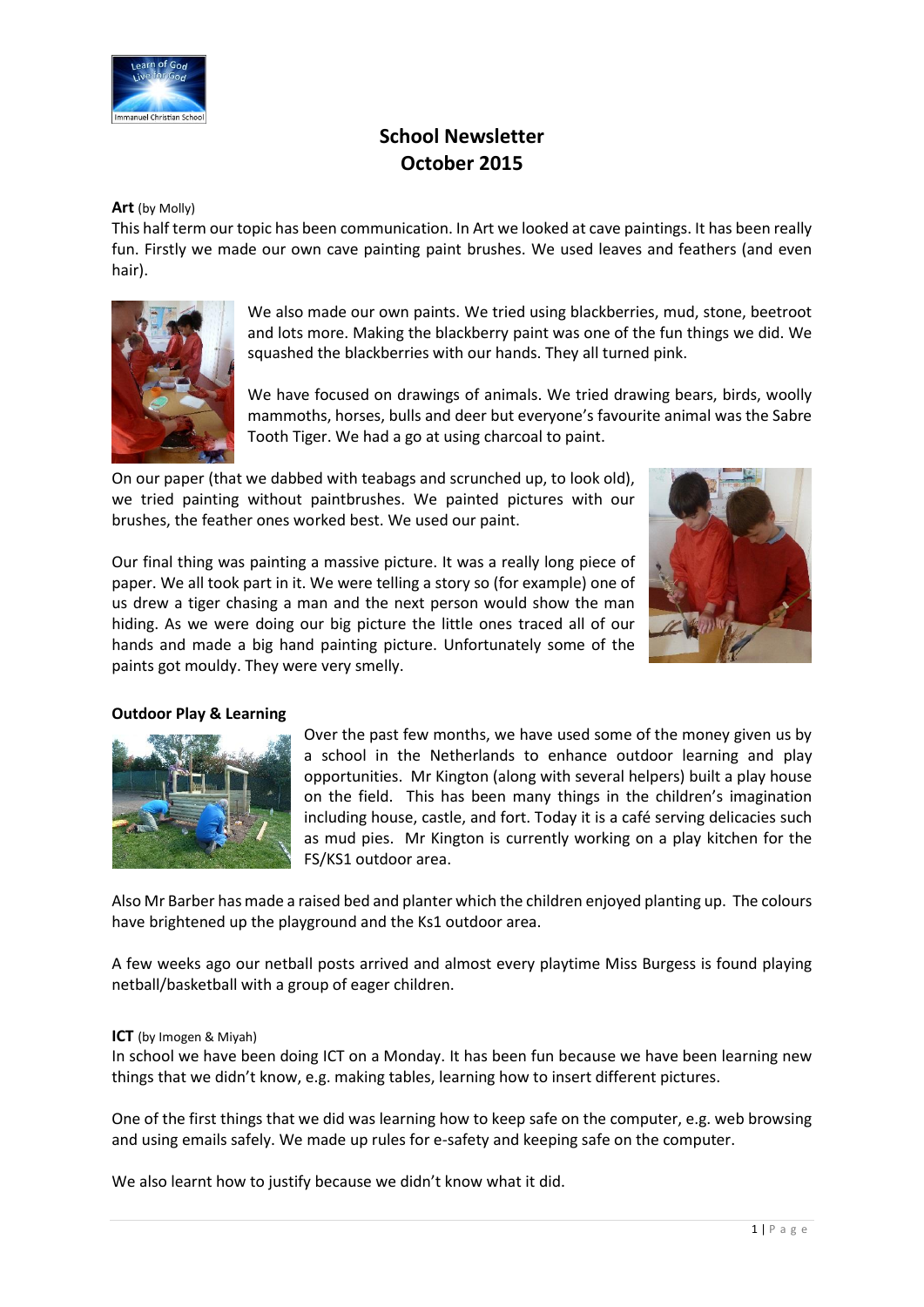

## **Assemblies**

Our assembly theme this half term has been prayer. We have thought about the Lord's Prayer.

Next half term we are thinking about communicating God's word.

On Fridays we are looking at the life of Daniel.

### **History**



In history we have been looking at how writing has changed over the centuries in order. The first thing we did was look at the cave paintings (paintings in the cave on the wall); we made our own cave paintings in art. Secondly we learned about petro glyphs (carvings on rock telling a story) and carved our own story out on rock.

Next we looked at pictographs (pictographs are paintings telling a story. The pictures are each scene). We wrote a story in pictographs in our book.

Afterward we did cuneiform, the ancient language of the Samarians. Most of their language was made of straight lines and triangles. We filled out a sheet in our book.

A week later we learned about hieroglyphics (the ancient language of the Egyptians). We found out about the Rosetta stone and Jean–François Champollion who interpreted it.



Finally we learned about the printing press and how, because of it, people in England know the same language. Also as people could get cheap books, they

were reading the same language. *[Editors Note: Next half term we look forward to finding out about changes in communication from where we left off, (William Caxton's printing press) to the present.]* By Dan & Rebekah

### **Cross Country** (By Rufus & Isaac)

In September last year (2014), we started Cross Country in Westerleigh field. We do running, jumping and sprinting. We run 2  $\frac{1}{2}$  laps on Monday night. It is fun, unless you get puffed out at the first bit.

We practice because of the races this year. They start in November and end in February. We are going to run in the younger boy's race.

### **Sound** (by Tilly & Iyannah)



On Fridays, KS1 and FS have been investigating sound. As part of this they made an outdoor sound wall.

We played bongos and normal drums. It was fun. I like it. There were cymbals. I go and play the drum.